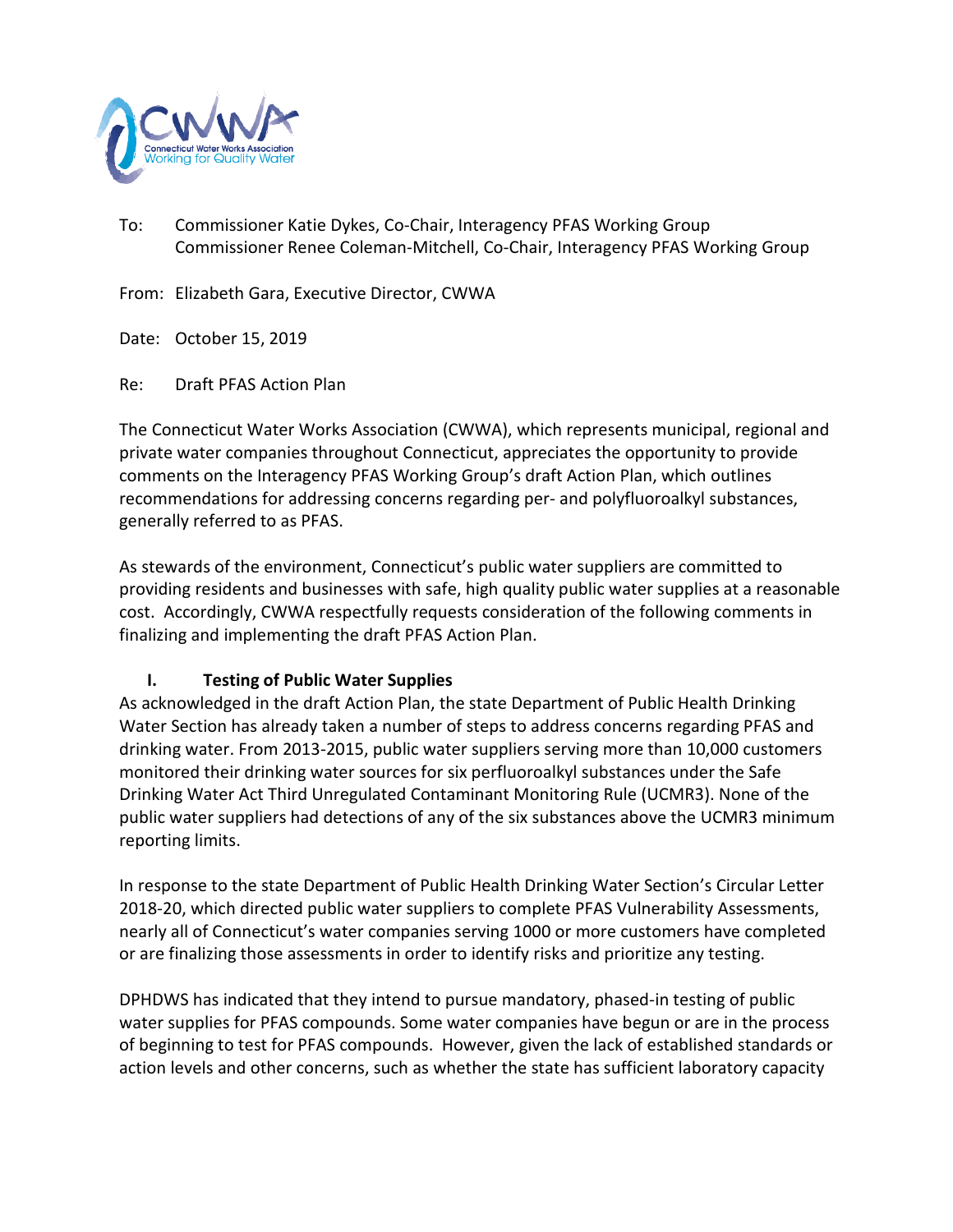and how to appropriately communicate results to customers, prior to phasing in mandatory statewide testing, CWWA urges the state to fully address the following issues:

- 1) **Clear, Consistent Regulatory Guidance** Although the United State Environmental Protection Agency (EPA) and the state Department of Public Health Drinking Water Section (DPHDWS) provided guidance in 2018, it is our understanding that the guidance is in the process of being updated. In addition, clearly defined standards and/or regulated action levels have not been finalized by EPA or DPHDWS. As such, test results may create significant uncertainty regarding how water companies and state agencies should address elevated PFAS levels. Moreover, without clear guidance and appropriate action levels, test results may create unnecessary confusion and concerns for water companies, their customers and the general public.
- 2) **Addressing Test Results** DPHDWS issued a Circular Letter in 2018 which indicates that if a water company tests for PFAS and its sample results exceed 50% of the DPH Action Level of 70 parts per trillion (ppt), it must notify DPHDWS and collect confirmation samples. However, it is unclear what steps a water company must take in addressing PFAS levels that exceed 50% of 70 ppt. For example, is the response and treatment design based on results at a single point in time or a running average or other criteria? To date, such sample results have been addressed on a case-by-case basis. If testing is mandated on a statewide basis, we are concerned that DPHDWS lacks the staff and resources to provide the necessary technical assistance to water companies and affected communities to adequately address PFAS issues and engage in a process for determining the appropriate response based on the specific system needs.
- 3) **Laboratory Capacity** Prior to mandating testing on a statewide basis, regulators must determine whether Connecticut has sufficient laboratory capacity and appropriate analytical methodologies in place to perform testing in a timely manner. Several members of the Human Health Committee noted that such testing is labor intensive because of the complexity of the extraction and need for strict quality control in determining ppt. It is estimated that the state laboratory could accommodate testing of only 10 samples per week. In addition, if the state or EPA sets a lower limit, it is unclear whether the instruments currently used in the labs can reach those limits.
- 4) **Laboratory Testing Protocols**  The testing protocol must be finalized to ensure the integrity of the sample results. Sampling protocols, sample bottles and sampling cautions (i.e. certain gloves, aluminum foil prohibition, waterproof clothing, etc.) must be standardized.
- 5) **Communicating Test Results** While DPHDWS has provided templates for public notification, state and local health officials, including toxicologists, must be available to assist water companies in communicating clear, consistent, accurate information regarding any potential PFAS health risks to customers and the general public. We are encouraged by the concept discussed in the Human Health Committee of creating a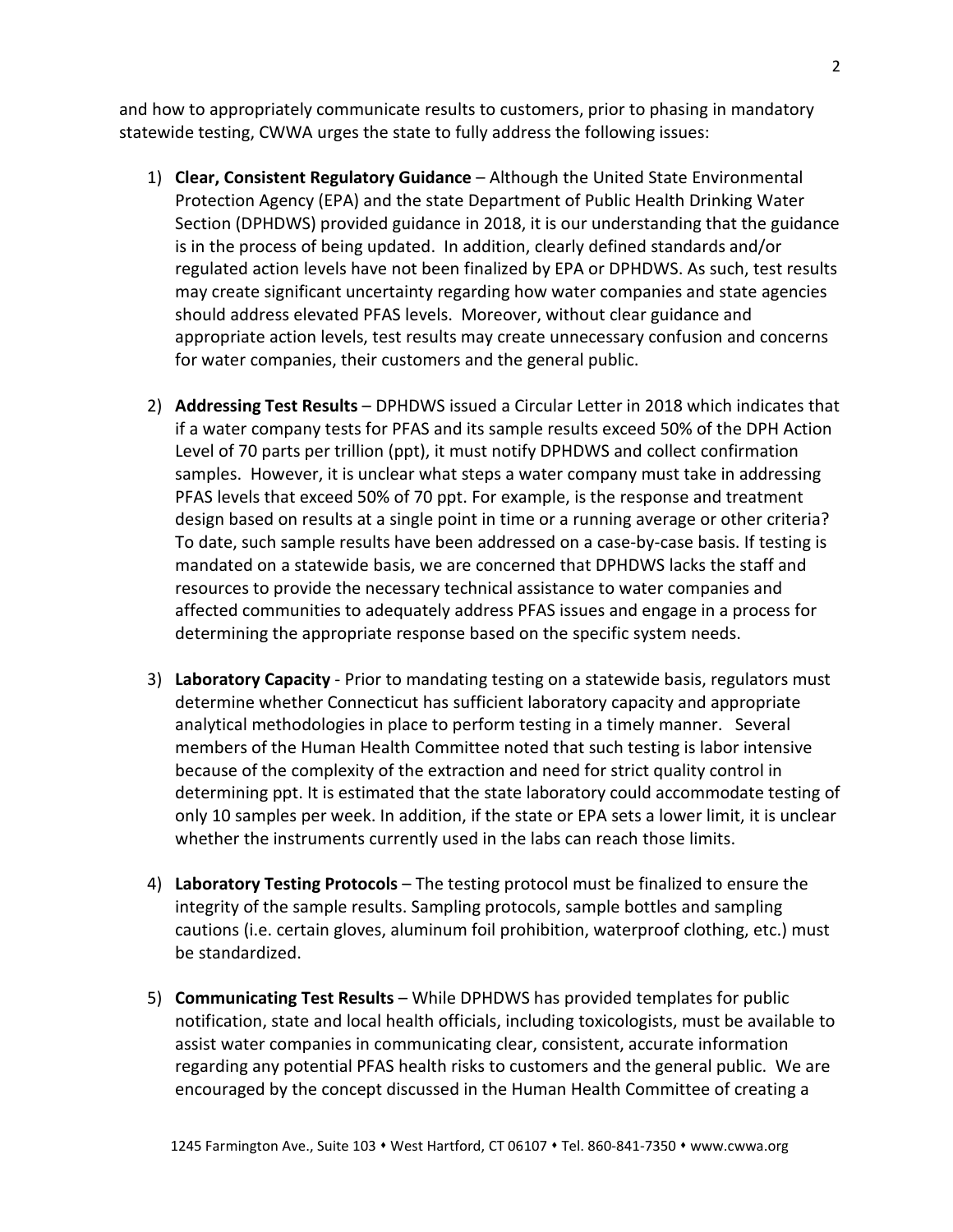'rapid response team' with various experts on the subject to respond to an event, but question whether there will be adequate staff and resources should multiple water companies detect PFAs at any levels, regardless of whether or not they exceed any proposed standard or action level. In addition, the Action Plan should include recommendations regarding reasonable public notice requirements to ensure that the public and state and municipal officials are kept apprised of issues relating to PFAS.

#### II. **Prioritizing Testing of Drinking Water**

CWWA agrees with the recommendation in the draft Action Plan that indicates that testing of drinking water should be prioritized based on public water supply service areas in which there are known PFAS generators as identified in the Vulnerability Assessments completed by public water suppliers serving more than 1000 customers. However, we have concerns with the recommendation that requires prioritizing testing for systems that serve vulnerable populations and in disadvantaged communities. If PFAS generators have not been identified in these areas, prioritizing testing is not warranted. Given the costs associated with testing, this would add unnecessary costs to public water suppliers and their customers.

#### III. **Application of Testing Requirements**

The state must address issues regarding PFAS in a comprehensive manner. Accordingly, testing requirements and application of action levels should not be limited to the state's larger public water suppliers. The Action Plan should include recommendations for addressing potential PFAS contamination in small community and non-community public water systems, including public and private schools as well as in private wells.

#### **IV. Drinking Water Standards**

Given concerns regarding the possible health risks associated with certain PFAS chemicals and EPA's protracted toxicological process for setting standards for such contaminants under the Safe Drinking Water Act, CWWA understands that the Action Plan may call for state specific criteria in drinking water. In fact, several states have developed or are in the process of developing drinking water standards or action levels. If the PFAS Action Plan calls for regulating state drinking water for PFAS, CWWA recommends the following approach:

- a. **Scientific, Risk-based Process** Standards must be developed using a scientifically defensible risk-based and data-driven process.
- b. **Reasonable Drinking Water Standards** Despite the absence of reliable health risk data, many states are rushing to adopt drinking water standards utilizing conflicting risk assessment principles and practices, resulting in levels being set that vary significantly from state to state. Drinking water standards should be sufficient to protect the public health but not set arbitrarily low, which will trigger unnecessary treatment costs and/or water supply disruptions if systems must be taken offline. Given that EPA will be promulgating a rule in the future, we would recommend that any requirements in Connecticut before EPA acts be 'Action Levels' and not MCLs to allow the water companies to work with health officials on appropriate system specific action plans with solutions which take into consideration available supplies and the timing to implement treatment.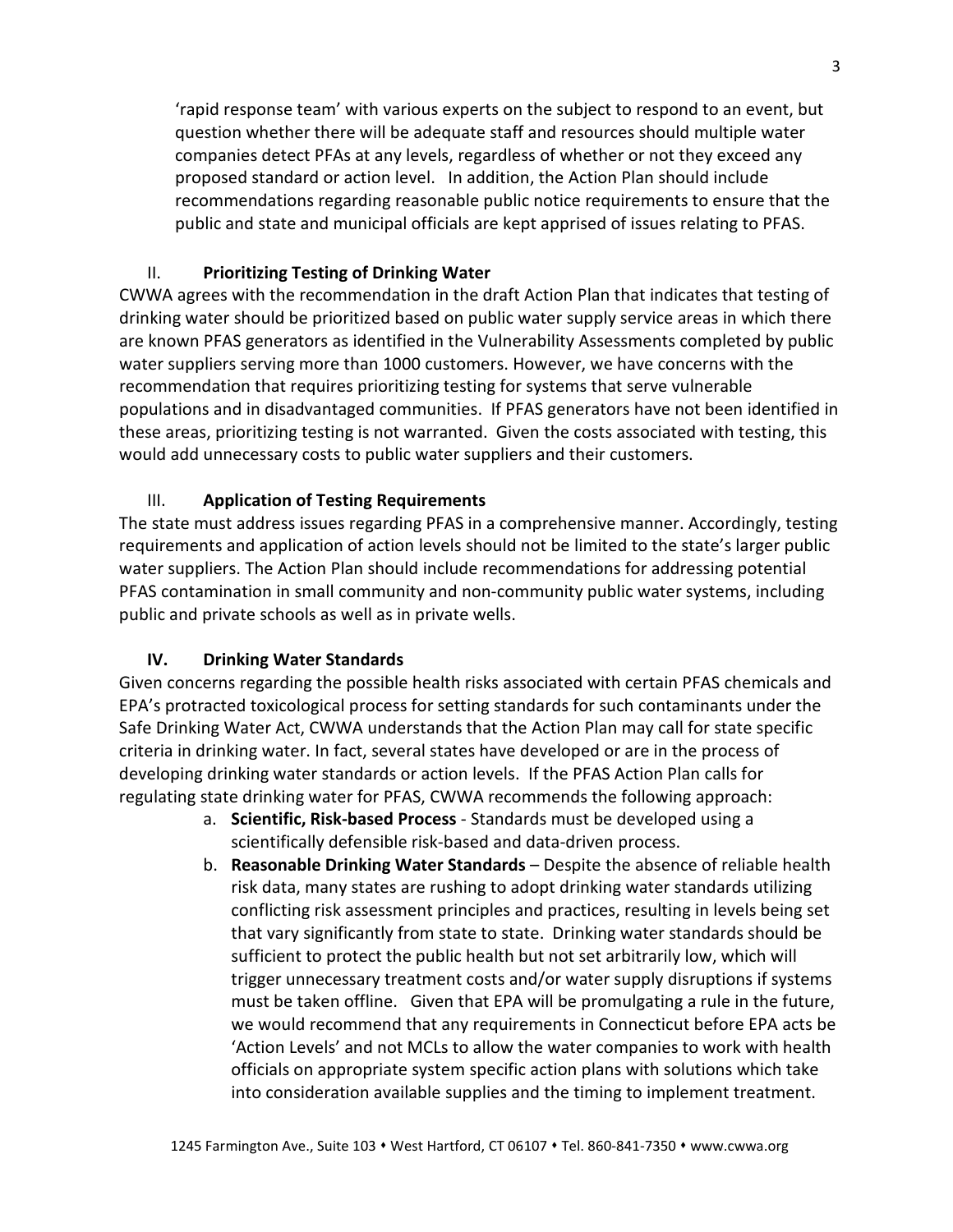- c. **Safe Drinking Water Advisory Council**  CWWA supports the draft Action Plan's recommendation to establish a Safe Drinking Water Advisory Council to provide guidance in developing drinking water standards. Given the complexity and costs associated with determining scientifically based drinking water standards for PFAS, and the potential implications for residents, municipalities, and businesses in the state, the establishment of this council will ensure that standards are developed using a collaborative process that relies on the expertise of toxicologists, hydrologists, scientists, engineers, and other water professionals. We recommend, however, that this section be clarified to ensure that such council utilizes a transparent process that includes the opportunity for public input and comment and that any recommendations be subject to the agency's formal rulemaking process, including an analysis of the fiscal impact of such recommendations, and not adopted via a circular letter.
- d. **Impact on Available Public Water Supplies** If sources of supply must be taken offline if PFAS compounds are detected above certain levels, this will result in water shortages in some communities, particularly those largely dependent on groundwater supplies. This situation will be unnecessarily exacerbated if the PFAs levels are set arbitrarily low.

### **V. Reasonable Compliance Timeframes**

Given the complexity and costs associated with testing for the presence of PFAS chemicals and addressing exceedance levels, any recommendations must provide public water suppliers with a reasonable schedule for compliance and appropriate guidance. This is particularly important because it will take time to select, secure and fund the appropriate treatment, which typically requires expensive techniques such as filtration through granular activated carbon or ion exchange. The use of such techniques also generates waste streams that demand specialized disposal methods not readily available in many areas and DEEP must be prepared to address this issue. In addition, the potential impact on ratepayers will need to be considered and communicated to customers and elected officials, particularly if a utility has multiple sources that are impacted by the new requirements.

# **VI. Financial Assistance for Infrastructure Improvements**

CWWA supports the Action Plan recommendation which calls for financial support to address the need for any infrastructure improvements needed to address PFAS contamination, including treatment and interconnections. Such assistance should be available to municipal, regional and private water suppliers. In addition, the state should prioritize approval of permits for interconnections to nearby public water supplies to ensure that residents and businesses do not face disruptions in service.

# **VII. Comprehensive Approach to PFAS Regulation**

Given the wide range of possible contributors of PFAS in the environment, CWWA appreciates that the draft Action Plan includes recommendations to assist in 1) preventing the introduction of PFAS in the environment, including the land, air, and water; and 2) determining areas that have been contaminated with PFAS compounds and remediating such areas. Preventing the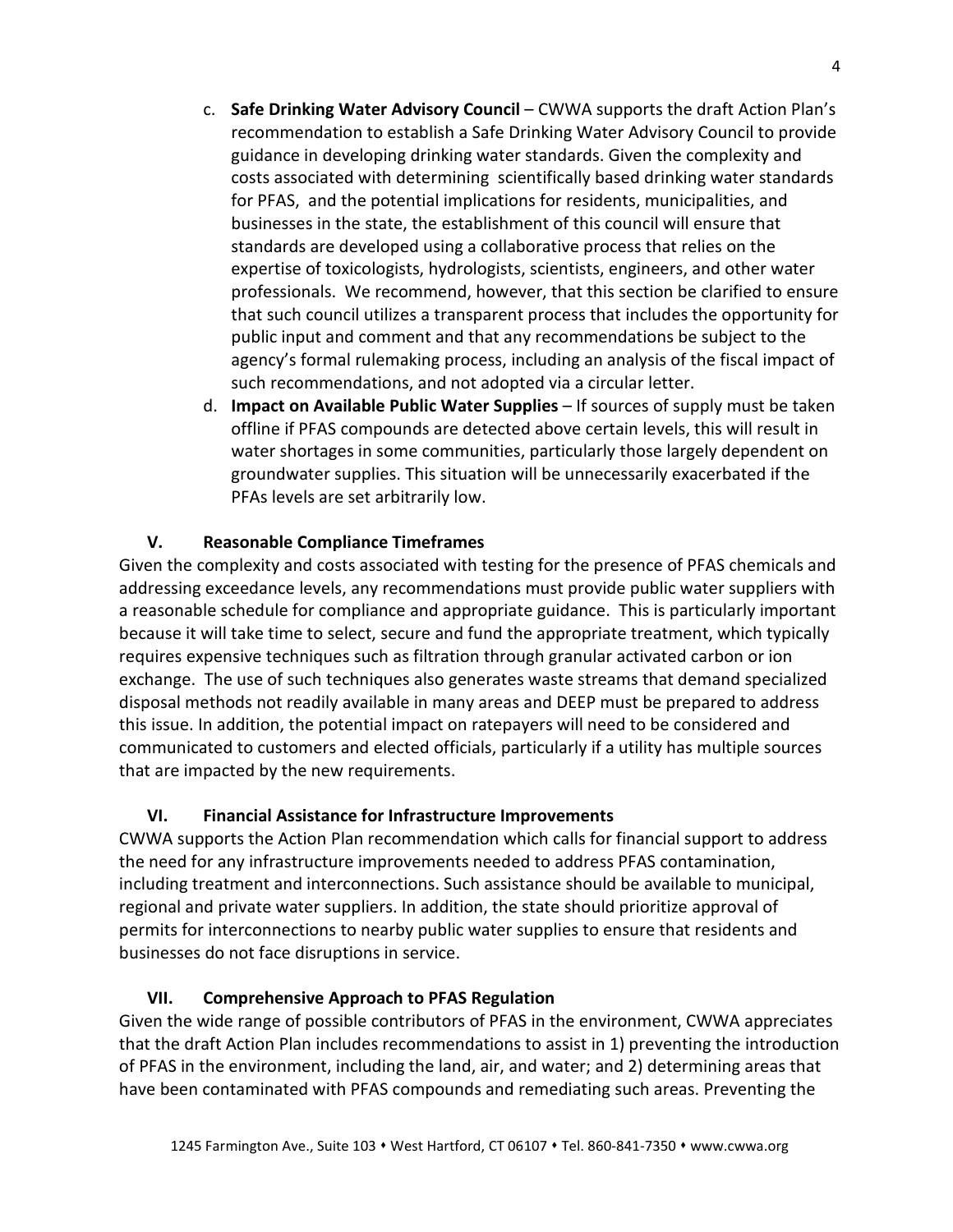introduction of PFAS in the environment and remediating areas contaminated with PFAS compounds can help ensure that public water supplies are not contaminated, which may create disruptions in water service in some areas and/or require treatment, system upgrades and the development of new sources of supply.

## **VIII. Health Effects Data**

As acknowledged during the committee process, the state needs to develop and utilize comprehensive health effects data regarding PFAS exposure to ensure that the implementation of the Action Plan recommendations, including health advisory, action levels or maximum contaminant levels are protective of the health and not based on based on unjustified or arbitrary factors.

## **IX. Limiting the Use of PFAS Containing Products**

Reasonably limiting the use of PFAS compounds in products available in Connecticut will help protect Connecticut's public drinking water supplies by preventing the pollution of the environment and water resources with these compounds. Preventing pollution is considerably less costly than treatment processes to remove chemicals downstream. In addition, CWWA supports efforts to direct EPA to take action under the Toxic Substances Control Act (TSCA) to a) determine the number of PFAS compounds that have been developed, in what quantities, and the location in which they were produced; b) restrict production, use and import of PFAS compounds; and c) appropriately regulate PFAS compounds and provide sufficient resources to state agencies and public water suppliers to address PFAS contamination.

# **X. Remediation**

The Action Plan should direct the state Department of Energy & Environmental Protection (DEEP) to investigate possible generators of PFAS contamination, including those identified by public water utilities in the PFAS vulnerability assessments submitted to DPHDWS, such as existing and former landfill sites, metal plating industries, airports, fire training areas, paper mills, car washes and chemical manufacturing sites, and abate them accordingly.

### **XI. Adoption and Implementation of Action Plan Recommendations**

Given the complexity of establishing standards and action levels for drinking water as well as other recommendations included in the draft Action Plan, such recommendations must be developed and adopted in compliance with the Uniform Administrative Procedures Act, which requires public notice and comment as well as the preparation of fiscal notes. We appreciate that the co-chairs of the Human Health Committee acknowledged this during the committee process. The regulation of PFAS compounds is complex and may have significant financial ramifications for water companies and their customers as well as for businesses, municipalities, non-profits and the public.

Again, Connecticut's public water suppliers are committed to ensuring the continued safety and quality of the state's drinking water.